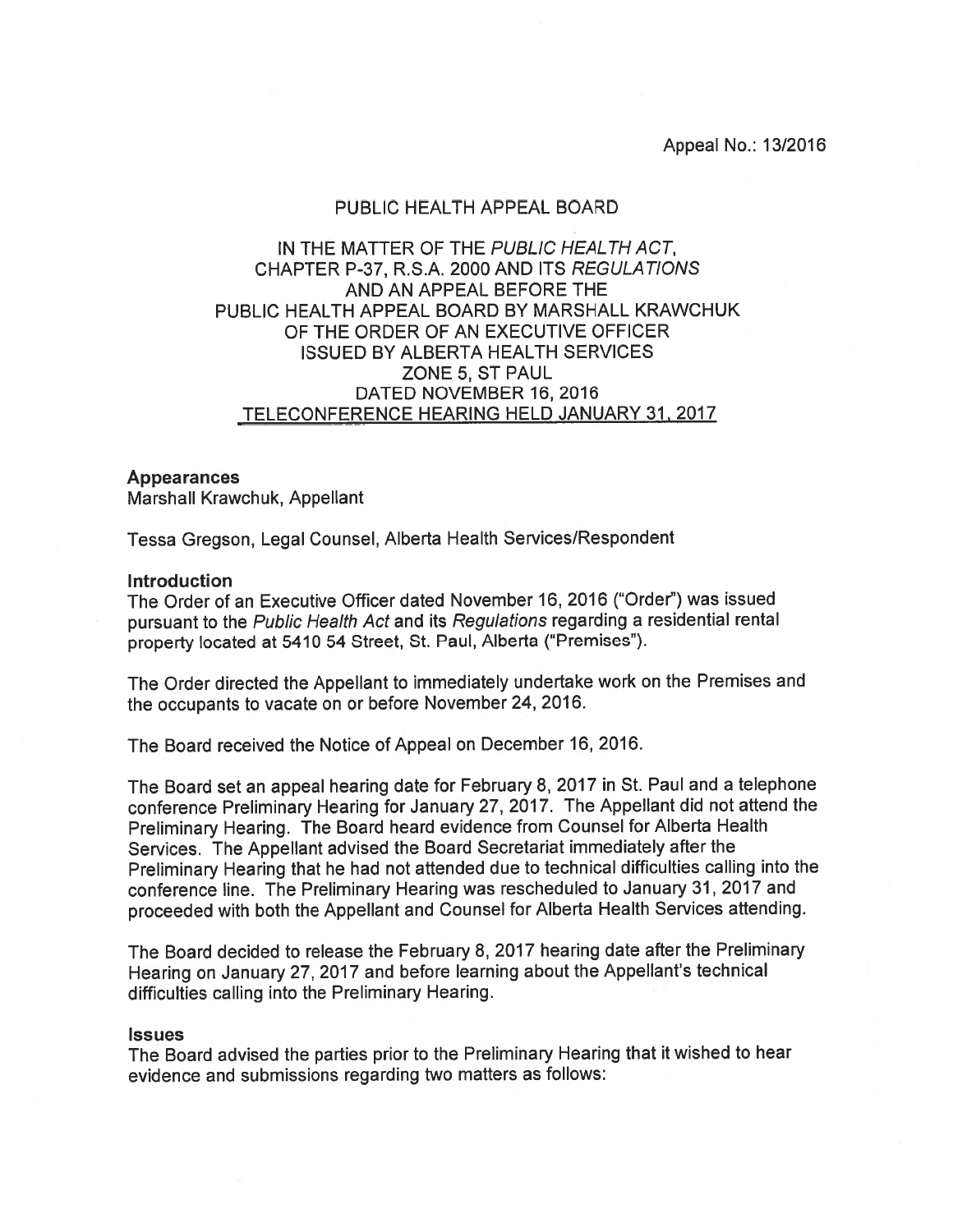1. The timing regarding when the Board received the Notice of Appeal from the Appellant. The Public Health Act requires an Appellant to file <sup>a</sup> Notice of Appeal within 1.0 days of receiving notice of the Order.

The Board may extend this 10 day period if it finds it appropriate to do so.

2. Clarification of the Appellant's grounds of appeal as the writing on the Notice of Appeal could not be interpreted. Depending on the grounds of appeal, the Board may consider whether it had jurisdiction to hear the matter being appealed prior to commencing the scheduled hearing for February 8, 2017.

## Appellant's Submissions

The Appellant provided receipts showing items purchased for the work required on the Premises. He also provided <sup>a</sup> blood pressure reading.

The Appellant confirmed that he received verbal notice of the Order on November 15, 2016 and received the written Order by way of registered mail on November 19, 2016.

He stated he did not read the information included on the Order about the appeal process and the 10 day requirement period for serving the Notice of Appeal.

The Appellant submitted that he believed he could complete the work required in the Order prior to the date when the tenants were to vacate the Premises. When Alberta Health Services posted the notice to the tenants to vacate the Premises on approximately December 5, <sup>2016</sup> he decided to submit an appeal. The Notice of Appeal stated "Second Notice" at the top.

The Appellant's grounds of appea<sup>l</sup> were that he wanted permission for the tenants to move back into the Premises and he did not agree with the requirement of having the Premises inspected by <sup>a</sup> Safety Codes Officer as he had used <sup>a</sup> contractor with code training to do the work required in the Order.

## Alberta Health Services' Submissions

Alberta Health Services provided <sup>a</sup> Canada Post document showing the Appellant signed for the Order sent by way of registered mail on November 19, 2016.

Alberta Health Services' Counsel submitted that the Appellant did not file the Notice of Appeal within the <sup>10</sup> day period as required in the legislation. The Notice of Appeal was served to the Board just under <sup>30</sup> days from when the Appellant had notice of the Order. The Appellant provided no reasonable explanation for the delay in filing the Notice of Appeal. It was Alberta Health Services' position that the Board should not find it appropriate to extend the time for filing the Notice of Appeal in these circumstances.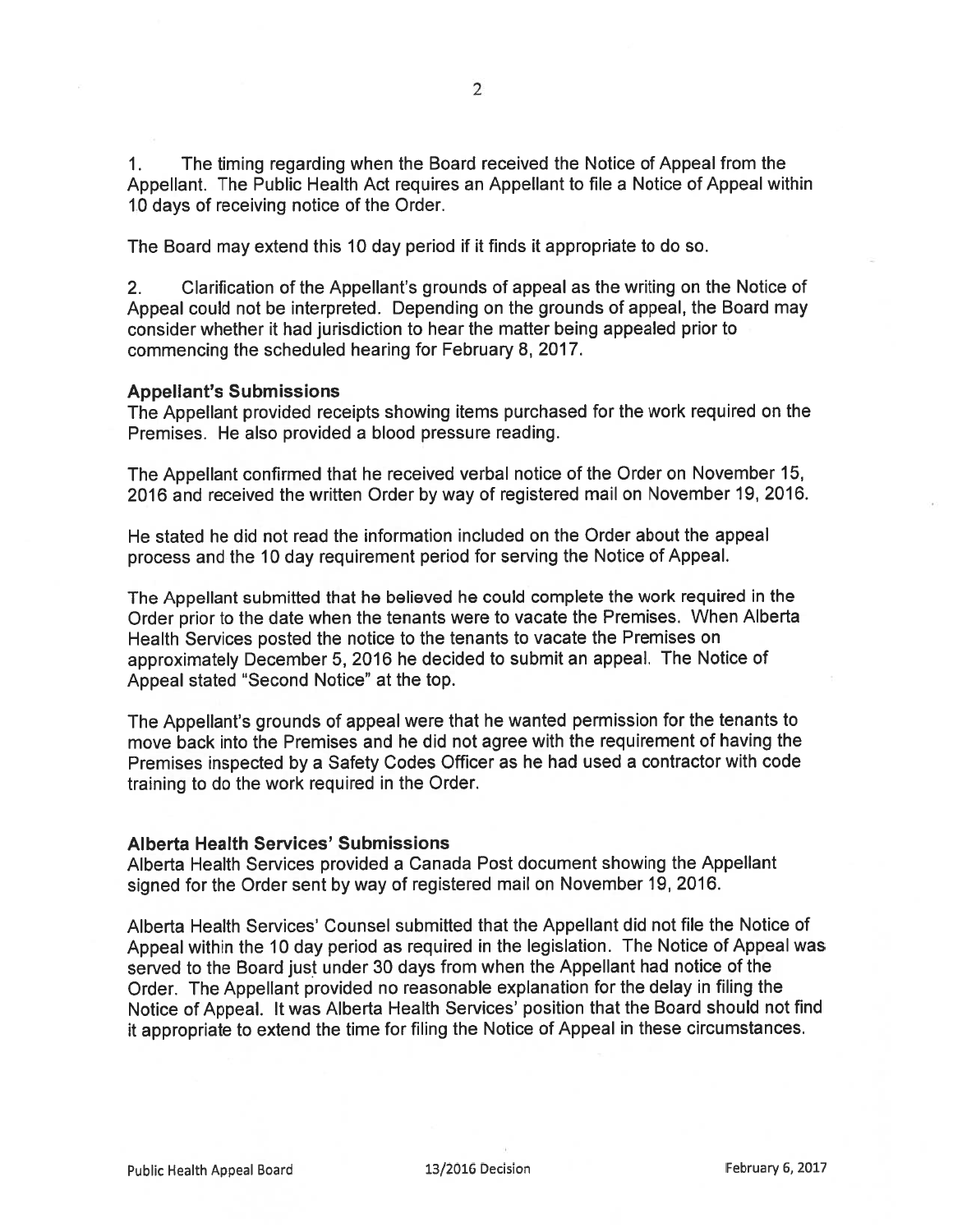Alberta Health Services' Counsel advised that <sup>a</sup> notice.to vacate the Premises was re posted on the Premises on December 7, 2016 as the previous notice was no longer posted.

## Reasons

There was no dispute between the parties regarding when the Appellant received notice of the Order or that the Notice of Appeal was filed outside of the 10 day period required in section 5 (3) of the Public Health Act:

> The person referred to in subsection (2) shall commence the appea<sup>l</sup> by serving <sup>a</sup> notice of appea<sup>l</sup> in the prescribed form on the Board and the regional health authority within <sup>10</sup> days after receiving notice of the decision complained of, and the notice of appea<sup>l</sup> is sufficiently served if it is left at an office of the Board or regional health authority.

The Board may extend the <sup>10</sup> day period if it finds it appropriate to do so as set out in section 5 (9) of the Act:

> 5. (9) Notwithstanding subsections (3) and (4), the Board may, if it considers it appropriate to do so, extend the time within which an appea<sup>l</sup> may be taken under subsection (3) or within which the Board must act under subsection (4).

In considering whether it is appropriate to extend the time within which the appea<sup>l</sup> may be taken, the Board considered that the Appellant did not understand the appea<sup>l</sup> process and that there was <sup>a</sup> <sup>10</sup> day period in which to serve an appeal.

Although the Board was sympathetic to the Appellant and his lack of knowledge about the <sup>10</sup> day requirement for serving the Notice of Appeal to the Board, the Board found the evidence weighed in favour of not finding it appropriate to extent the time to file the Notice of Appeal. This evidence and reasons included the following factors:

- The <sup>31</sup> days between when the Appellant had verbal notice of the Order and the <sup>27</sup> days after receiving the written Order and serving the Notice of Appeal to the Board, was excessive.
- The written Order provided to the Appellant included information about how to appea<sup>l</sup> the Order and that there was <sup>a</sup> <sup>10</sup> day period to serve <sup>a</sup> Notice of Appeal.
- The Appellant is <sup>a</sup> Landlord and has <sup>a</sup> responsibility to know his rights and obligations pursuan<sup>t</sup> to the Public Health Act, including the <sup>10</sup> day appea<sup>l</sup> period.
- The Appellant provided no compelling reason for the delay in serving the Notice of Appeal to the Board.
- The Appellant appealed the Order when he was unable to complete the work prior to the date set out in the Order directing that the Premises be vacated and